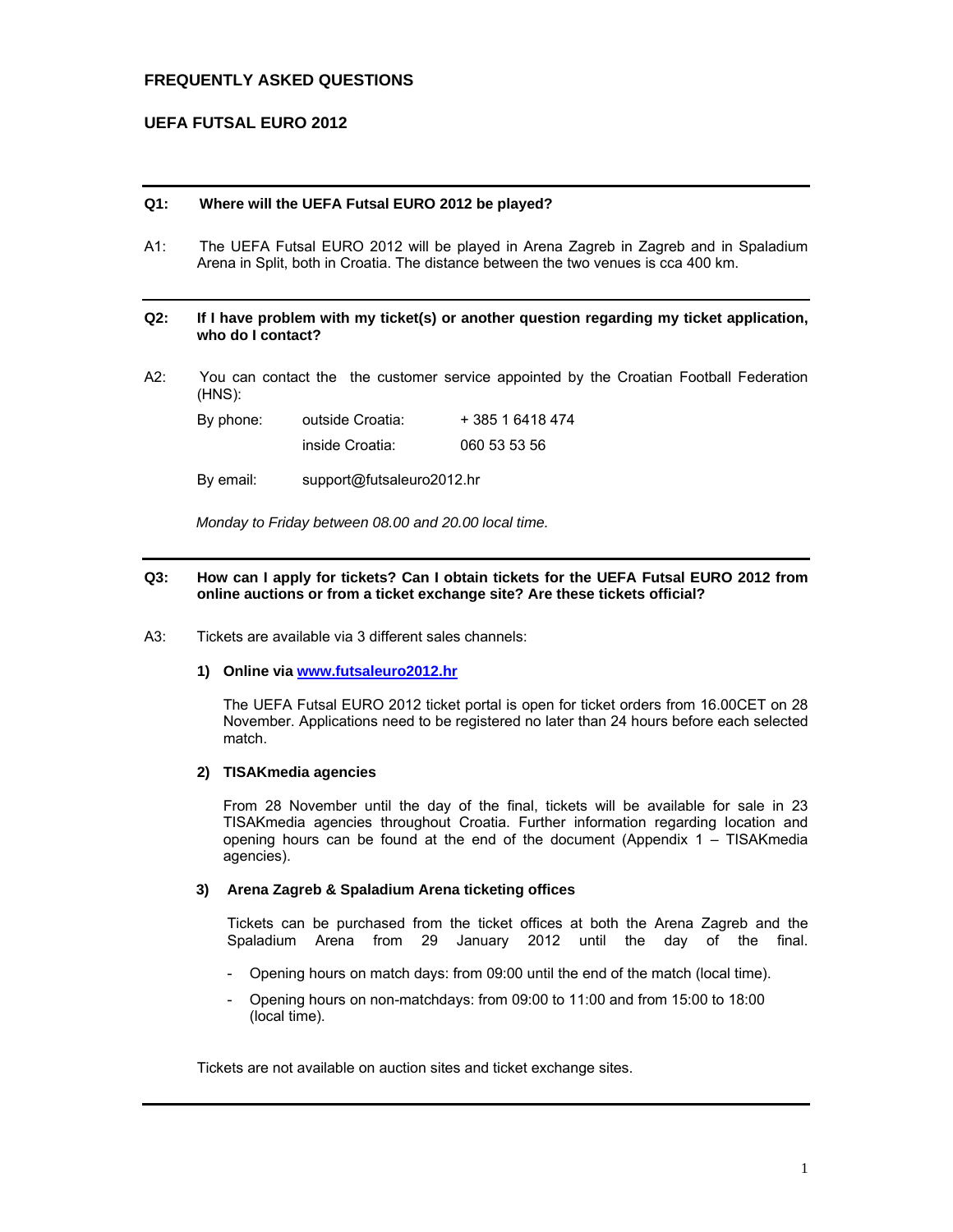## **Q4: Who will be able to apply for tickets through www.futsaleuro2012.hr?**

A4: Everybody with online and offline-payment opportunity.

### **Q5: What are the ticket prices for UEFA Futsal EURO 2012?**

A5: We offer three (3) different type of tickets in three (3) price categories:

Group stage/Quarter final matches:

| - Category 1: | 60,00 kn | $($ $\sim$ 8,00 EUR) |
|---------------|----------|----------------------|
| - Category 2: | 40,00 kn | $($ ~ 5,50 EUR)      |
| - Category 3: | 20,00 kn | $($ ~ 2,75 EUR)      |

Semi-finals (includes both matches):

| - Category 1: | 70,00 kn | $($ ~ 9,50 EUR) |
|---------------|----------|-----------------|
| - Category 2: | 50,00 kn | $($ ~ 6,75 EUR) |
| - Category 3: | 30,00 kn | $($ ~ 4,00 EUR) |

Final (includes 3rd place match & Final):

| - Category 1: | 80,00 kn | $($ ~ 11,00 EUR)     |
|---------------|----------|----------------------|
| - Category 2: | 60,00 kn | $($ $\sim$ 8,00 EUR) |
| - Category 3: | 40,00 kn | $($ ~ 5,50 EUR)      |

Applications made online (www.futsaleuro2012.hr) or via TISAKmedia agencies will benefit from a 50% discount. Ticket prices are 23% VAT inclusive.

## **Q6: Are there any Administration Charges in addition to the ticket prices?**

- A6: For tickets purchased via TISAKmedia agencies or at the respective arenas ticketing offices no administration fees are charged. For tickets purchased online (www.futsaleuro2012.hr) the administration/shipping fees are the following:
	- A. Ticket orders with pick-up at arena ticketing office (per application)

10,00 kn or ~ 1,34 EUR (VAT included)

B. Ticket orders with delivery within Croatia (per application)

42,00 kn  $\sim$  5,60 EUR (VAT included)

+0,35% ticket(s) value insurance.

C. Ticket orders with delivery worldwide (per application)

240,00 kn or ~ 32,00 EUR (VAT included)

+0,49% ticket(s) value insurance

## **Q7: How many ticket(s) am I entitled to apply for?**

A7: One person can purchase a maximum of 6 tickets per match. Tickets ordered for a specific match have to be in the same price category.

Should you wish to purchase tickets for a larger group (more than 6 persons), please download the "Group Ticket Order Form" available on www.futsaleuro2012.hr and return it to the following email address: support@futsaleuro2012.hr.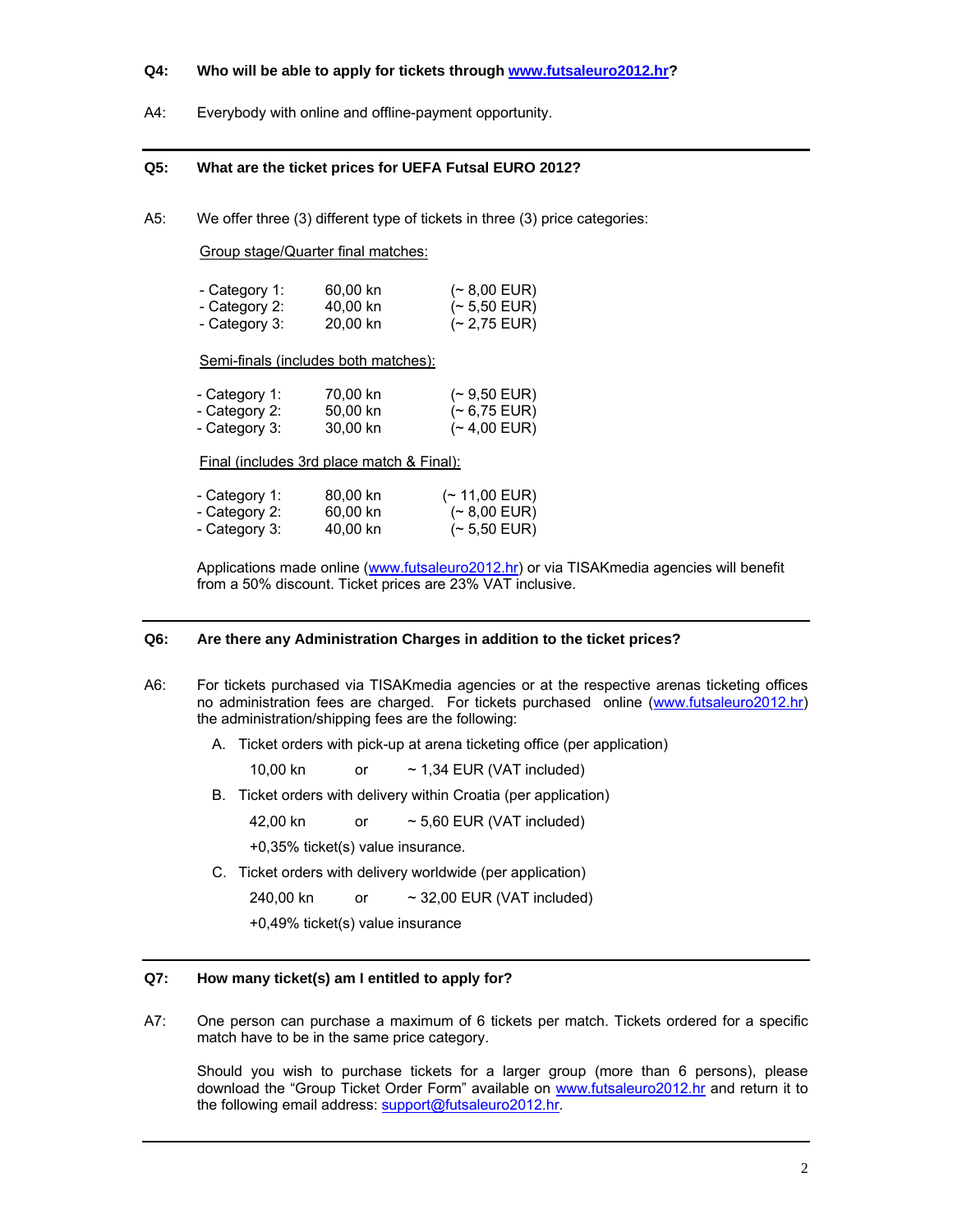## **Q8: What is the procedure to order disabled tickets?**

A8: Disabled tickets need to be required directly through the Croatian Football Federation. A limited number of wheelchair seating shall be available for those who are unable to attend a Match without a wheelchair due to their physical handicap. An additional complimentary Ticket will be provided to the accompanying person. Both free of charge. Should you wish to apply for a wheelchair access ticket, please use below contact details:

By email to: support@futsaleuro2012.hr By phone to: 060 53 53 56 (inside Croatia) / + 385 1 6418 474 (outside Croatia)

## **Q9: When will ticket sales start?**

A9: Online ticket sales will start on the 28th of November 2011 at 16:00 CET. Sales via TISAKmedia agencies will also start on November 28 and sales via the respective arenas ticketing offices on the 29th of January 2012.

## **Q10: Will the tickets be allocated through a lottery process?**

A10: No, tickets will be allocated on a first come first served basis.

### **Q11: Is there a minimum age for children for attending a match? Can my child sit on my lap? Is there any discount for children?**

A11: Any children below 4 years of age are not permitted to attend any Match. Children from 4 to 14 years of age must be accompanied by adult over 18 years of age and must be in possession of valid Match Ticket.

## **Q12: Is there a possibility to purchase Tickets for a larger group (more than 6 people)?**

A12: Yes, there is. Please refer to question 7.

## **Q13: Will my name be printed on the tickets?**

A13: Names will be printed on the tickets.

## **Q14: How do I pay for my tickets?**

A14: For applications made online (www.futsaleuro2012.hr): By credit card (MasterCard,VISA, Maestro, Diners, ErsteNetPay only) or by Application Offer for payment in a bank/post office or by way of internet banking up until 13 January 2012.

For tickets purchased via TISAKmedia agencies/arenas ticketing offices: by cash only.

## **Q15: When will my credit card be charged?**

A15. Your credit card will be charged immediately.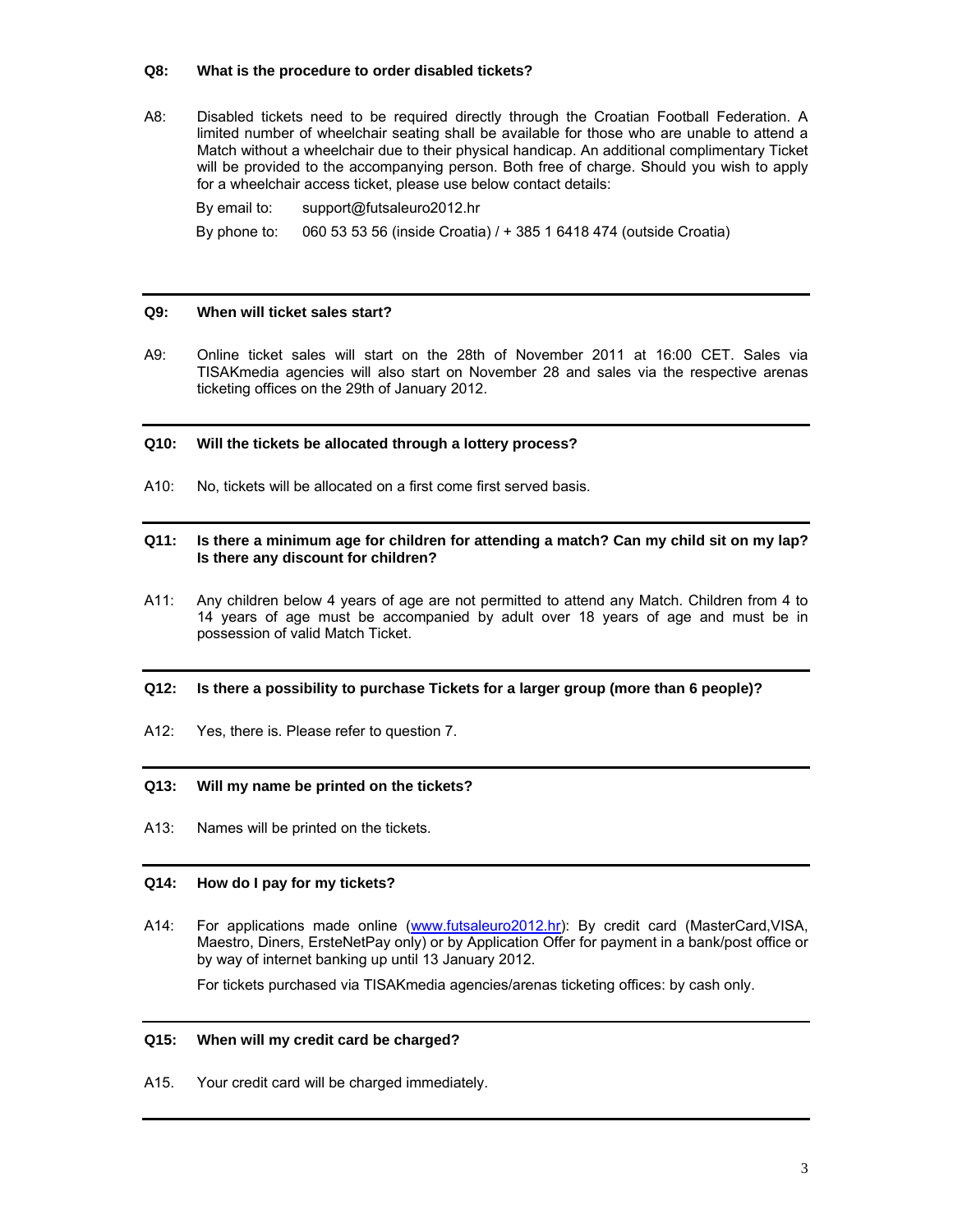### **Q16: Which currency can be used for payment for the Tickets?**

## A16: Croatian Kuna (kn).

### **Q17: Is www.futsaleuro2012.hr a secure website?**

A17: Yes, it is. Via the dedicated pages you can chose your ticket(s) and pay for it with your credit card.

## **Q18: Is my browser version compatible with the UEFA Futsal EURO 2012 Ticket Portal (www.futsaleuro2012.hr)? Do JavaScript and cookies have to be activated in the browser?**

A18: Yes, you have to activate both.

#### **Q19: What if I mistakenly filled in the wrong details?**

A19: You can contact the customer service appointed by the Croatian Football Federation and ask for their help. For contact details, please refer to question 30.

### **Q20: Do I receive a confirmation of my Ticket Application?**

A20: For online application (www.futsaleuro2012.hr), you will receive a confirmation email/voucher to the email address you provided during the application process.

## **Q21: Can I cancel my ticket application?**

A21: No, you cannot.

### **Q22: How will I know if I will receive the ticket I applied for?**

A22: For online applications with ticket collection at the arena ticketing office: You will receive a confirmation email/voucher to the email address you provided during the application process.

 For online applications with ticket shipment: you will receive a confirmation to the email address you provided during the application process. When logging into the ticket portal with your username and password you will also be able to see your delivery tracking number.

## **Q23: Can I apply for tickets in different price categories?**

A23: Within the same match you have to order tickets in the same price category.

## **Q24: When will the ticket(s) be sent?**

A24: The tickets will be sent after payment is received and no later than January 23rd 2012.

If you have not requested your tickets to be shipped, you will have to collect them directly at the respective arenas ticketing offices by showing your confirmation/voucher email and your personal ID. Tickets can be collected either the day before the match or on match day.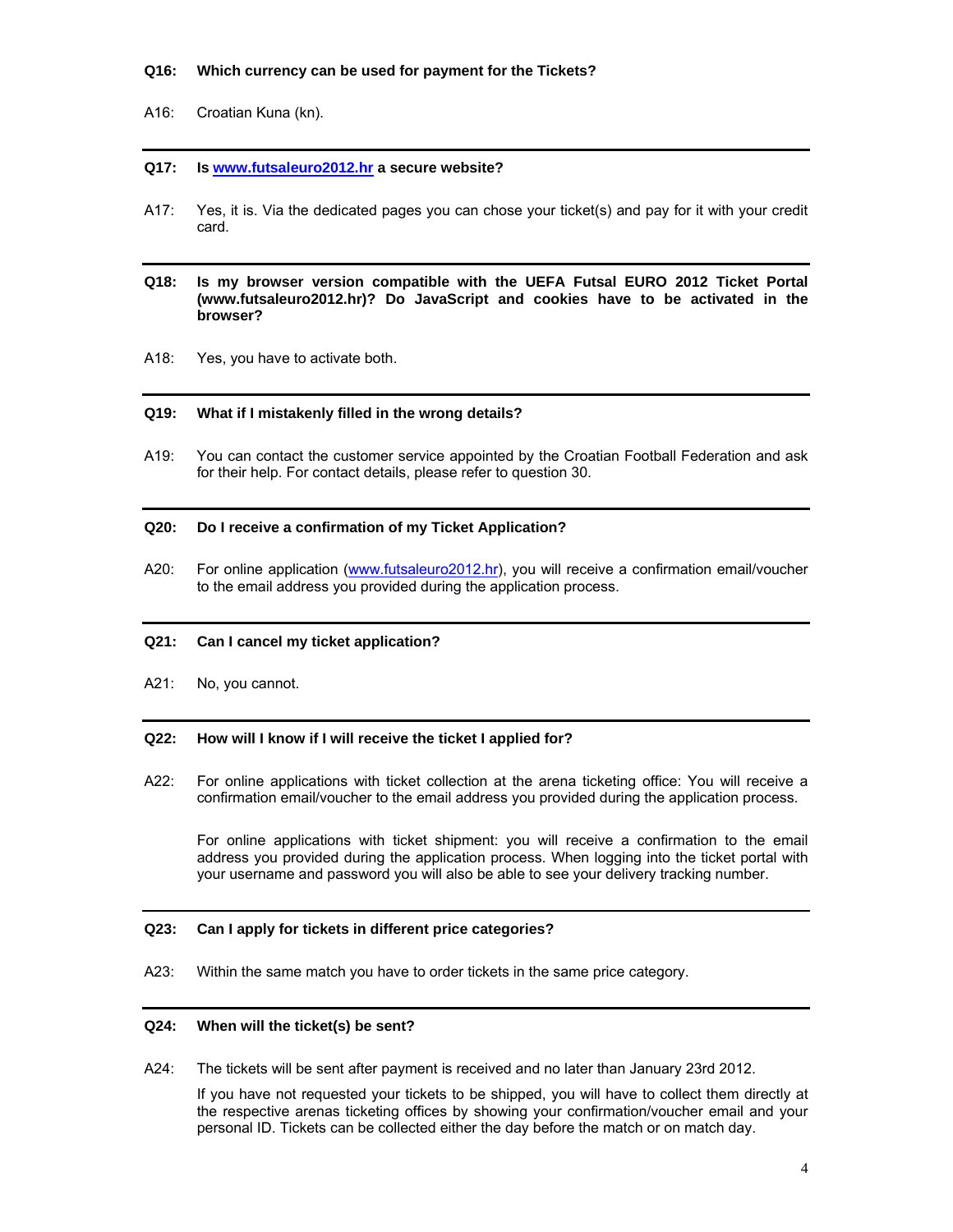#### **Q25: If I damage or lose my ticket(s) or did not receive it on time, what will happen?**

A25: According to the UEFA FUTSAL EURO 2012 TICKETING TERMS AND CONDITIONS, duplicate Tickets will not be issued under any circumstances. For further information, please contact the customer service.

### **Q26: What rules apply when applying for tickets for the UEFA Futsal EURO 2012?**

A26: The possession of a Ticket shall constitute unconditional acceptance by the Ticket Holder of the UEFA FUTSAL EURO 2012 TICKETING TERMS AND CONDITIONS and imply an undertaking on the part of the Ticket Holder to observe and comply with them. The Ticketing Terms and Conditions can be found at: www.futsaleuro2012.hr/terms-and-conditions.

#### **Q27: Am I allowed to give or sell my tickets to someone else?**

- A27. No you cannot according to the UEFA FUTSAL EURO 2012 TICKETING TERMS AND CONDITIONS – clauses 6.6 and 6.7.
- **Q28: Can Tickets be used for commercial purposes, for example as a prize for a competition or as part of a travel package?**
- A28: No, please refer to the Ticketing Terms & Conditions, clause 8.

## **Q29: Where can I find the UEFA FUTSAL EURO 2012 TICKETING TERMS AND CONDITIONS ?**

A29: The UEFA FUTSAL EURO 2012 TICKETING TERMS AND CONDITIONS can be found at: www.futsaleuro2012.hr/terms-and-conditions.

#### **Q30: If I do not find the answer to my question in this document, who can I contact?**

A30: For questions that are not addressed in the FAQ, fans should contact the customer service appointed by the HNS:

By email: support@futsaleuro2012.hr

 By telephone: 060 53 53 56 (inside Croatia) + 385 1 6418 474 (outside Croatia)

*Monday to Friday between 08.00 and 20.00 local time.*